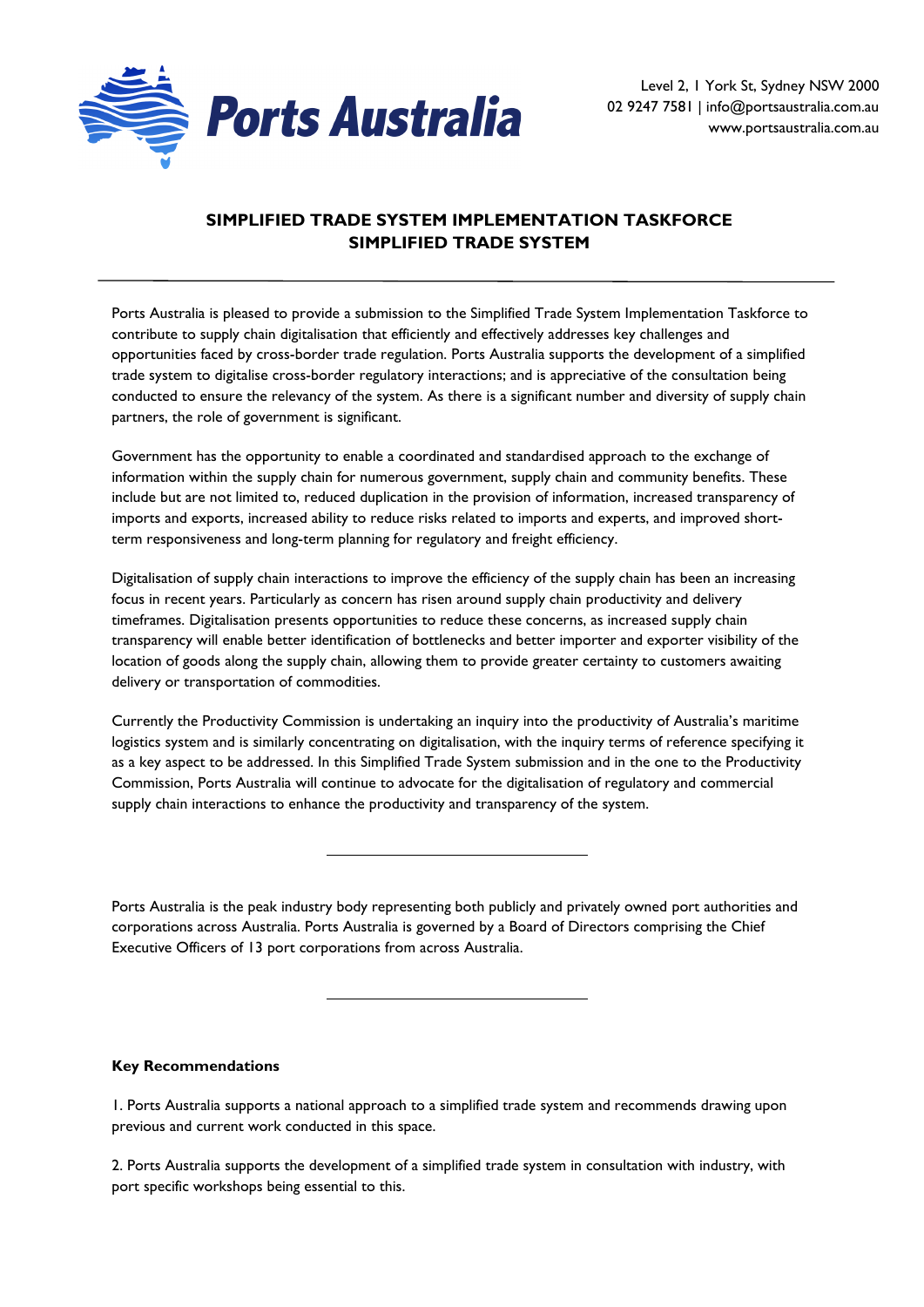

Level 2, 1 York St, Sydney NSW 2000 02 9247 7581 | info@portsaustralia.com.au www.portsaustralia.com.au

# **1. National approach**

It is imperative that a national perspective is taken to simplification and digitalisation of Australia's trade system to ensure consistency and efficiencies are maximised for government, importers, exporters, transporters and other supply chain entities; and Ports Australia supports drawing together previous and current work conducted in this space. The Australian freight task is interconnected and many freight transporters are national entities undertaking services between jurisdictions. Due to this, a national approach to a freight community system is needed.

Ports Australia thus encourages the exploration of approaches which enable national connectivity i.e. a national system or set system standards which allow for future integration of or interoperability between jurisdictionbased systems. An agreed upon national approach is needed, and it is recommended that this is addressed at a ministerial and departmental level, as a standing agenda item at 1) the national Infrastructure and Transport Minister Meetings, and 2) at coordinated meetings between relevant federal and state departments.

A list of other notable work that has recently been conducted in this space and which would be valuable to understand the progress and/or outcomes of to inform the system, includes:

- the Freight and Logistics Council of Western Australia state-based pilot project to improve freight data tracking and transparency;
- the port community system work championed by the Port of Brisbane with involvement from several ports across the country; and
- the Transport for NSW freight community system business case development.

### **2. Industry workshops**

The Australian ports are key infrastructure that allows for the movement of freight and passengers intrastate, interstate and internationally, with over 98% of international trade by weight conducted via the country's ports.<sup>[1](#page-1-0)</sup> Given the number of international vessel movements and volume of trade along the port interface, the ports play an important role in cross-border trade. Hence, the port perspective on the challenges and opportunities to simplify cross-border trade regulation is valuable from biosecurity to national security.

Due to the diversity of the ports sector in regard to specific state regulation, their ownership, operating models and trade specialisation, and the fact that the ports facilitate such a significant portion of Australia's trade, it is suggested that all ports are engaged in the process to develop the simplified trade system. Ports Australia thus supports the Simplified Trade System Implementation Taskforce's arrangement of a workshop in conjunction with Ports Australia, to understand in detail opportunities and challenges that the system may be able to address. Ports Australia is appreciative of this first workshop being organised and emphasises that this ongoing engagement with the sector continue throughout the project.

<span id="page-1-0"></span><sup>1</sup> Bureau of Infrastructure, Transport and Regional Economics (BITRE) 2014, Containerised and non-containerised trade through Australian ports to 2032–33.